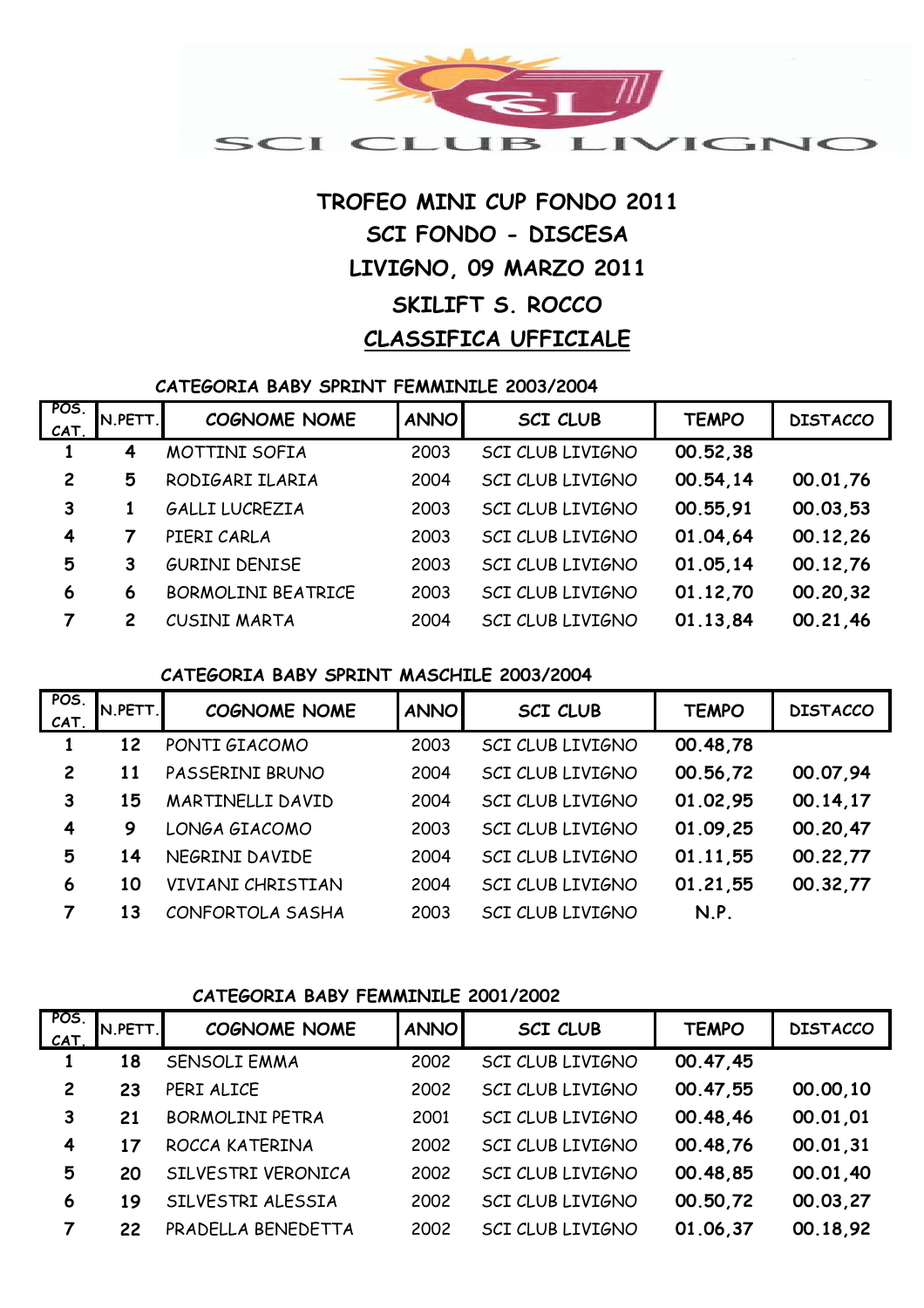#### **CATEGORIA BABY MASCHILE 2001/2002**

| POS.<br>CAT    | N.PETT. | <b>COGNOME NOME</b>      | <b>ANNO</b> | <b>SCI CLUB</b>  | <b>TEMPO</b> | <b>DISTACCO</b> |
|----------------|---------|--------------------------|-------------|------------------|--------------|-----------------|
|                | 27      | CUSINI NICOLO'           | 2001        | SCI CLUB LIVIGNO | 00.38,39     |                 |
| $\overline{c}$ | 25      | <b>LONGA TOMMASO</b>     | 2002        | SCI CLUB LIVIGNO | 00.46,38     | 00.07,99        |
| 3              | 30      | ORSINI LORENZO           | 2001        | SCI CLUB LIVIGNO | 00.46,51     | 00.08,12        |
| 4              | 26      | <b>BORMOLINI MICHELE</b> | 2001        | SCI CLUB LIVIGNO | 00.47,51     | 00.09,12        |
| 5              | 28      | SILVESTRI RUDY           | 2001        | SCI CLUB LIVIGNO | 00.48,76     | 00.10.37        |
| 6              | 29      | RODIGARI MATTIA          | 2002        | SCI CLUB LIVIGNO | 00.59,91     | 00.21,52        |

# **CATEGORIA CUCCIOLI FEMMINILE 1999/2000**

| POS.<br>CAT.   | N.PETT. | <b>COGNOME NOME</b>  | <b>ANNO</b> | <b>SCI CLUB</b>         | <b>TEMPO</b> | <b>DISTACCO</b> |
|----------------|---------|----------------------|-------------|-------------------------|--------------|-----------------|
|                | 35      | SILVESTRI ELISA      | 2000        | SCI CLUB LIVIGNO        | 00.40,95     |                 |
| $\overline{2}$ | 34      | MURGIA FEDERICA      | 1999        | SCI CLUB LIVIGNO        | 00.48,47     | 00.07,52        |
| 3              | 32      | <b>GURINI NICOLE</b> | 2000        | <b>SCI CLUB LIVIGNO</b> | 00.51.07     | 00.10.12        |
| 4              | 37      | ROCCA NIKITA         | 2000        | SCI CLUB LIVIGNO        | 00.51.10     | 00.10.15        |
| 5              | 33      | CUSINI SILVIA        | 1999        | SCI CLUB LIVIGNO        | 00.52,42     | 00.11.47        |
| 6              | 36      | VIVIANI GIULIA       | 2000        | SCI CLUB LIVIGNO        | 00.55,09     | 00.14.14        |
|                |         |                      |             |                         |              |                 |

#### **CATEGORIA CUCCIOLI MASCHILE 1999/2000**

| POS.<br>CAT.   | N.PETT. | <b>COGNOME NOME</b>    | <b>ANNO</b> | <b>SCI CLUB</b>  | <b>TEMPO</b> | <b>DISTACCO</b> |
|----------------|---------|------------------------|-------------|------------------|--------------|-----------------|
|                | 40      | <b>GALLI LUCA</b>      | 2000        | SCI CLUB LIVIGNO | 00.38,62     |                 |
| $\overline{c}$ | 39      | PILLER JACOPO          | 1999        | SCI CLUB LIVIGNO | 00.39,30     | 00.00,68        |
| 3              | 44      | SILVESTRI FILIPPO      | 2000        | SCI CLUB LIVIGNO | 00.39,68     | 00.01,06        |
| 4              | 46      | ORSINI LEONARDO        | 2000        | SCI CLUB LIVIGNO | 00.40,83     | 00.02,21        |
| 5              | 42      | <b>GRASSO MATTEO</b>   | 1999        | SCI CLUB LIVIGNO | 00.41,14     | 00.02,52        |
| 6              | 41      | <b>CUSINI THOMAS</b>   | 2000        | SCI CLUB LIVIGNO | 00.43,87     | 00.05,25        |
| $\overline{7}$ | 43      | <b>MOTTINI PIETRO</b>  | 2000        | SCI CLUB LIVIGNO | 00.46,53     | 00.07,91        |
| 8              | 45      | <b>BORMOLINI JAKOB</b> | 2000        | SCI CLUB LIVIGNO | 01.02,41     | 00.23,79        |

#### **CATEGORIA RAGAZZI FEMMINILE 1997/1998**

| POS.<br>CAT.   | N.PETT. | <b>COGNOME NOME</b>  | <b>ANNO</b> | <b>SCI CLUB</b>  | <b>TEMPO</b> | <b>DISTACCO</b> |
|----------------|---------|----------------------|-------------|------------------|--------------|-----------------|
| 1              | 55      | ZINI VITTORIA        | 1998        | SCI CLUB LIVIGNO | 00.37,39     |                 |
| $\overline{c}$ | 53      | BORMOLINI CAMILLA    | 1997        | SCI CLUB LIVIGNO | 00.37,44     | 00.00,05        |
| 3              | 49      | CONFORTOLA CONSUELO  | 1997        | SCI CLUB LIVIGNO | 00.37,76     | 00.00,37        |
| 4              | 56      | VIVIANI MARTINA      | 1997        | SCI CLUB LIVIGNO | 00.38,51     | 00.01.12        |
| 5              | 50      | CUSINI CLARISSA      | 1998        | SCI CLUB LIVIGNO | 00.40,37     | 00.02,98        |
| 6              | 51      | CUSINI VALENTINA     | 1998        | SCI CLUB LIVIGNO | 00.40,77     | 00.03,38        |
| 7              | 48      | <b>CUSINI DEBORA</b> | 1998        | SCI CLUB LIVIGNO | 00.41,64     | 00.04,25        |
| 8              | 54      | LAZZERI ANNALISA     | 1998        | SCI CLUB LIVIGNO | 00.44,37     | 00.06,98        |
| 9              | 52      | ZINI MICHELA         | 1998        | SCI CLUB LIVIGNO | 00.45,79     | 00.08,40        |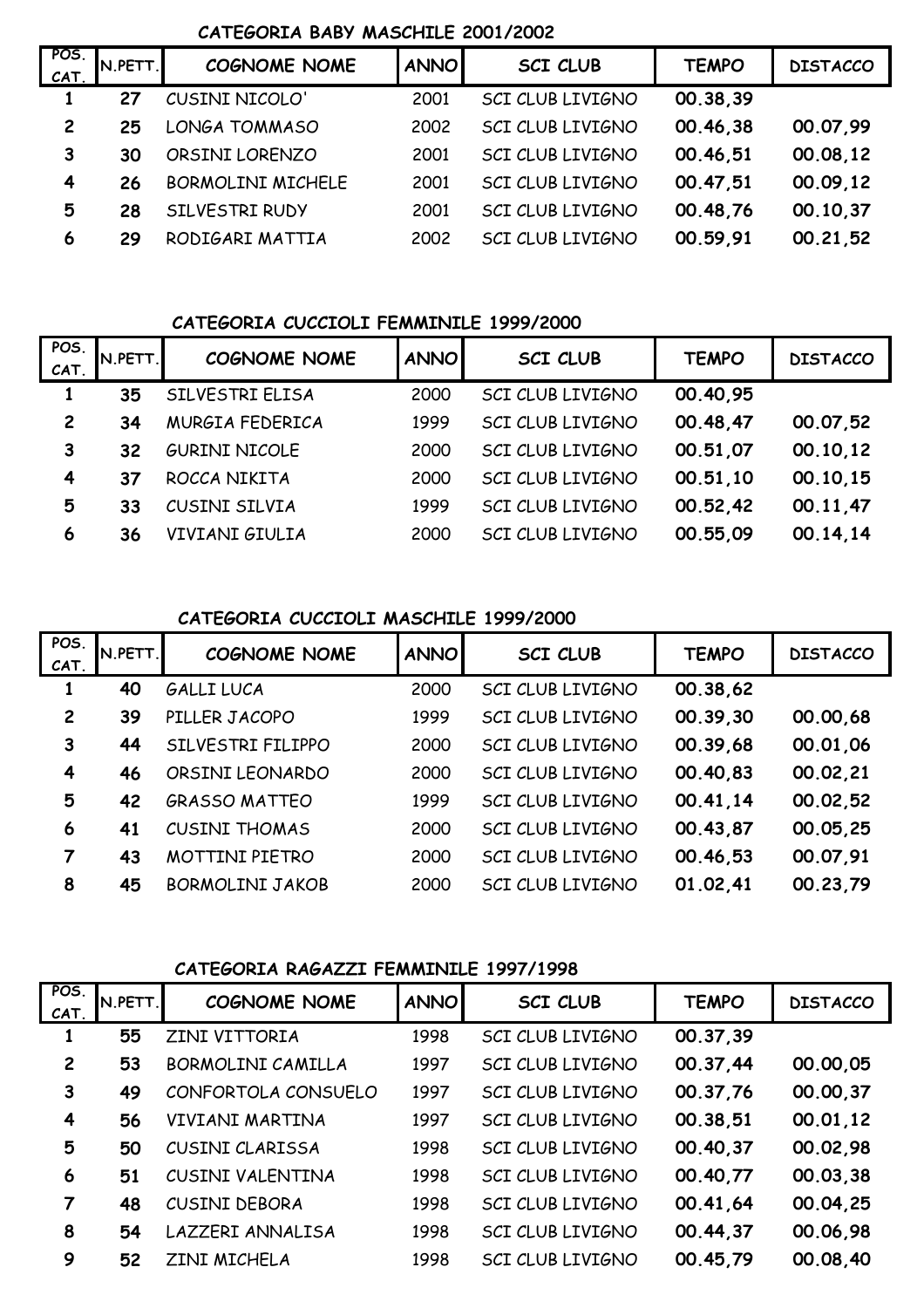### **CATEGORIA RAGAZZI MASCHILE 1997/1998**

| POS.<br>CAT.   | N.PETT. | <b>COGNOME NOME</b>    | <b>ANNO</b> | <b>SCI CLUB</b>  | <b>TEMPO</b> | <b>DISTACCO</b> |
|----------------|---------|------------------------|-------------|------------------|--------------|-----------------|
|                | 60      | PONTI TOMMASO          | 1997        | SCI CLUB LIVIGNO | 00.33,59     |                 |
| $\overline{c}$ | 64      | <b>GURINI RUDY</b>     | 1998        | SCI CLUB LIVIGNO | 00.35,87     | 00.02,28        |
| 3              | 59      | GALLI OLIVIERO         | 1998        | SCI CLUB LIVIGNO | 00.36.66     | 00.03,07        |
| 4              | 63      | CANTONI NICOLO'        | 1997        | SCI CLUB LIVIGNO | 00.36,92     | 00.03,33        |
| 5              | 61      | CONFORTOLA JURI        | 1997        | SCI CLUB LIVIGNO | 00.38,30     | 00.04,71        |
| 6              | 58      | <b>BORMOLINI LUIGI</b> | 1998        | SCI CLUB LIVIGNO | 00.43,57     | 00.09.98        |
| 7              | 62      | CUSINI DILAN           | 1998        | SCI CLUB LIVIGNO | 00.49.08     | 00.15,49        |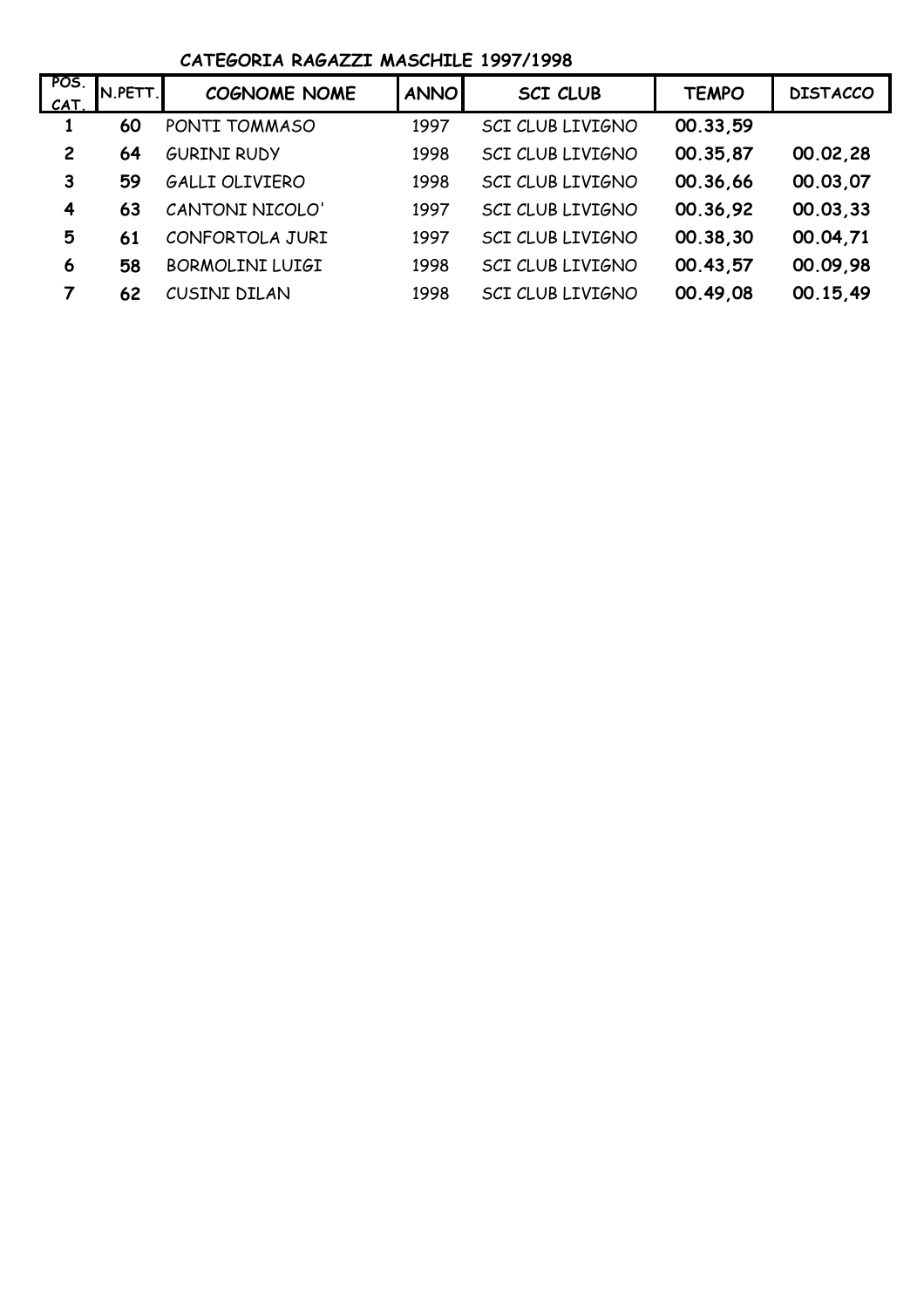

| <b>PUNTI</b> |
|--------------|
| 100          |
| 80           |
| 60           |
| 50           |
| 45           |
| 40           |
| 36           |

| <b>PUNTI</b> |
|--------------|
| 100          |
| 80           |
| 60           |
| 50           |
| 45           |
| 40           |
| 36           |

| <b>PUNTI</b> |
|--------------|
| 100          |
| 80           |
| 60           |
| 50           |
| 45           |
| 40           |
| 36           |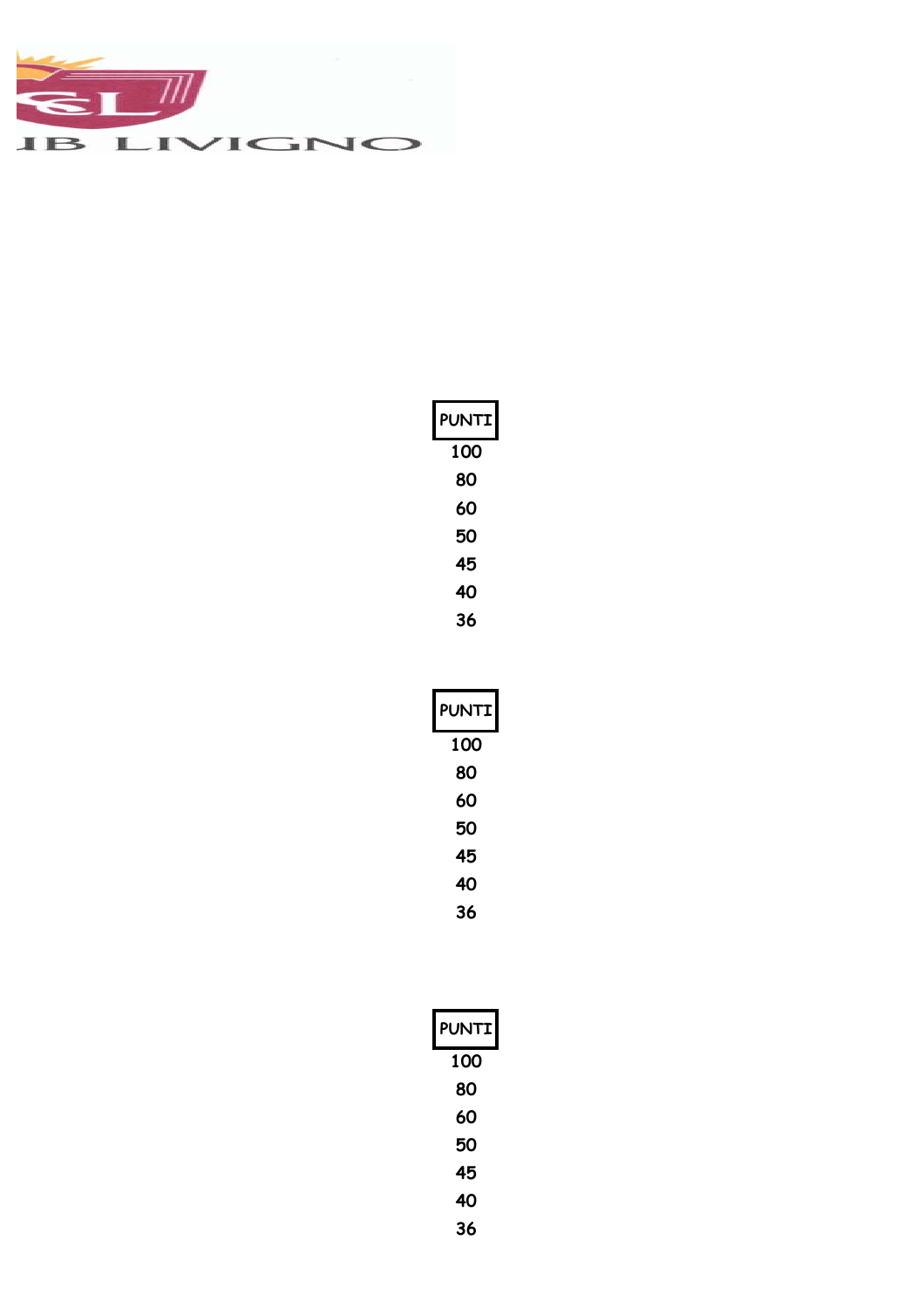| PUNTI |
|-------|
| 100   |
| 80    |
| 60    |
| 50    |
| 45    |

| <b>PUNTI</b> |
|--------------|
| 100          |
| 80           |
| 60           |
| 50           |
| 45           |
| 40           |

| <b>PUNTI</b> |
|--------------|
| 100          |
| 80           |
| 60           |
| 50           |
| 45           |
| 40           |
| 36           |
| 32           |

| <b>PUNTI</b> |
|--------------|
| 100          |
| 80           |
| 60           |
| 50           |
| 45           |
| 40           |
| 36           |
| 32           |
| 29           |